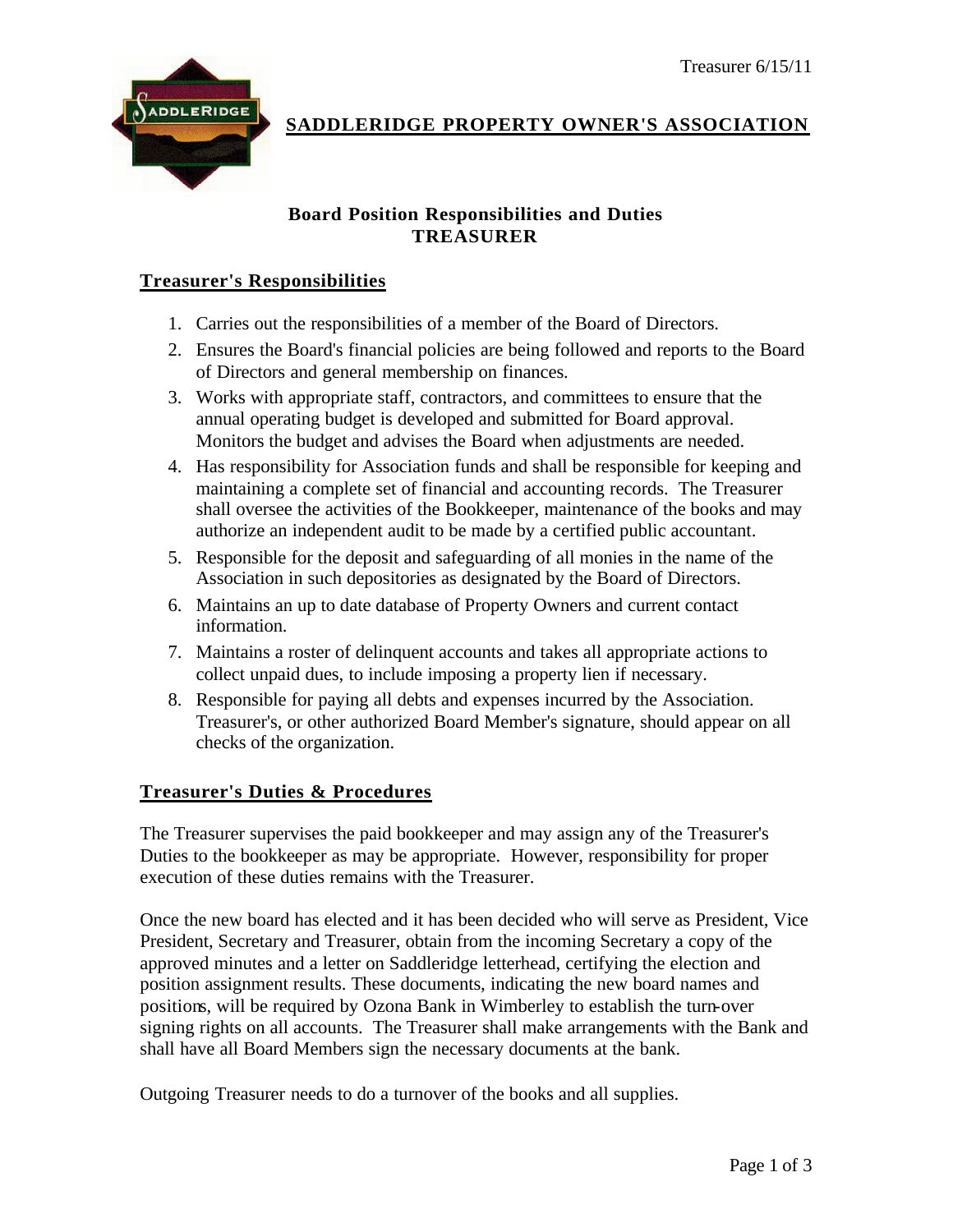Treasurer will need to purchase a new copy of Quicken/Quickbooks. Prior Treasurer will provide a copy of Quickcn/Quickbooks data for new treasurer.

One of the first responsibilities of the new board is to get the dues letters sent to all property owners by December l. Work with the data base manager to create letters and mailing labels.

Develop a draft for the next year's budget. Work in Quicken/Quickbooks and use the previous board's final budget as your guideline. The budget needs to be finalized and approved before the end of December.

Pick up the mail regularly at the Wimberley Post Office, Saddleridge P.O. Box 924. More often in December and January, about 3 times a week in February, and less often through the rest of the year.

The Saddleridge Checking account at Ozona is a "Now Account" and must maintain a balance of \$1500.00 to avoid a service charge.

Maintain an up-to-date list of property owners, including any names and contact information changes, who have paid yearly dues sending that information to the Database Manager regularly.

Maintain copies of all lot transfers and notify Database Manager.

In January gather all tax information and give to Tax Preparer (currently Virginia Butterfield, 512 847-6035) to prepare the tax return. Taxes are due by March 15. Provide the Tax Preparer with a current list of Board Members and ensure that the Tax Preparer notifies the Secretary of State with that information each year. (See prior year tax return filings for specific format.) Failure to do this will result in Saddleridge corporate status being revoked.

Dues reminder letters should be sent to delinquent property owners after February 1 and again about April 1. Liens should be filed for dues remaining unpaid after June 1. Property owners must be notified of an impending lien at least 30 days in advance of filing with a copy of the unfiled lien.

Unpaid dues after February 1 accrue annual interest of 18% from January 1st. Spreadsheets for interest calculation should have been turned over from prior treasurer.

Liens and Release of Liens must be filed at Hays County. Ask the recorder for a copy and make copy for the files. Original should be kept in Safe Deposit Box, a copy for the treasurer's file, and a copy along with letter should be sent to property owner.

Provide information to Data Trace, Title Companies and Realtors as needed for property sales. This includes dues status on individual property and Resale Certificates as requested.